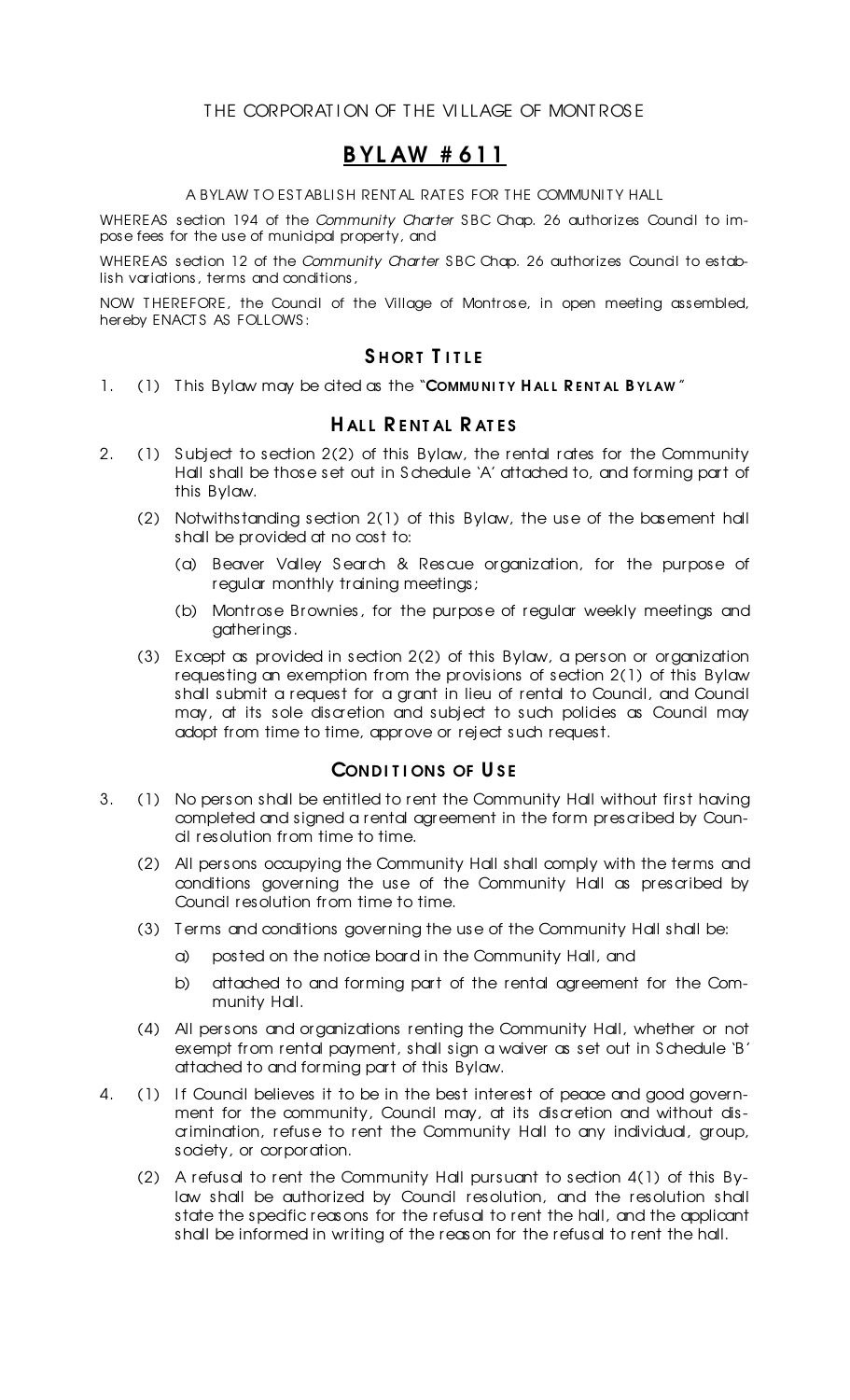### E NACT ME NT

- 5. (1) If any section, subsection, sentence, dause or phrase of this Bylaw is for any reason held to be invalid by the decision of any court of competent jurisdiction, the invalid portion shall be severed and the part that is invalid shall not affect the validity of the remainder.
	- (2) T his Bylaw shall come into full force and effect on final adoption.

READ A FIRST TIME  $\,$  this 16<sup>th</sup> day of March, 2004 READ A SECOND TIME READ A THIRD TIME  $\hbox{the}$ RECONSIDERED AND FINALLY ADOPTED

<sup>th</sup> day of April, 2004 this  $4^{\text{th}}$  day of May, 2004

\_\_\_\_\_\_\_\_\_\_\_\_\_\_\_\_\_\_\_\_\_\_\_\_\_\_\_\_\_\_\_\_\_ \_\_\_\_\_\_\_\_\_\_\_\_\_\_\_\_\_\_\_\_\_\_\_\_\_\_\_\_\_\_\_\_

Village Clerk

Certified a true copy of Bylaw # 610, as adopted

\_\_\_\_\_\_\_\_\_\_\_\_\_\_\_\_\_\_\_\_\_\_\_\_\_\_\_\_\_\_\_\_\_\_\_\_\_\_\_ Village Cler k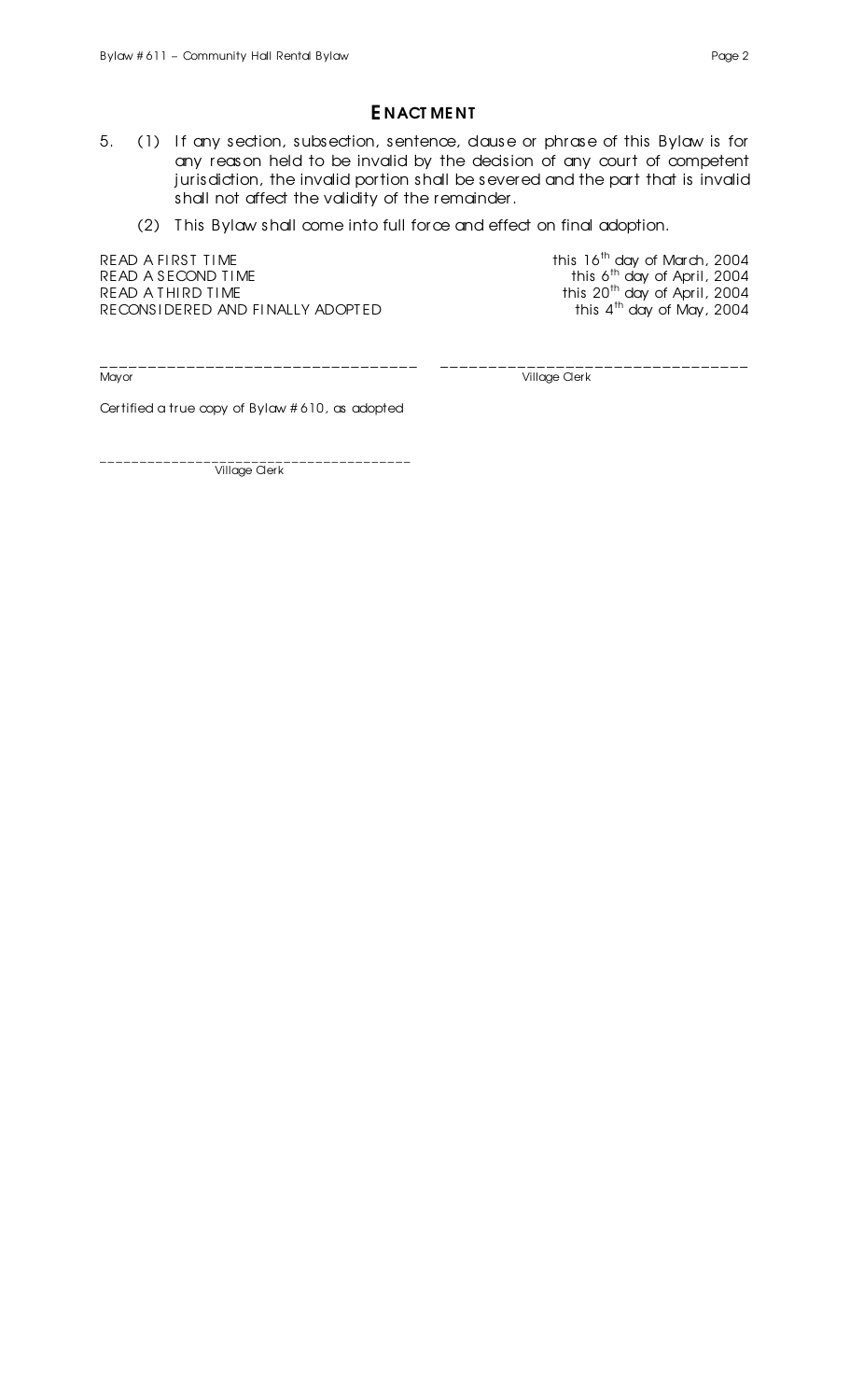### THE CORPORATION OF THE VILLAGE OF MONTROSE

# B YL AW # 611

# SCHEDULE 'A'

# COMMUNITY HALL RENTAL FEE SCHEDULE

### MONT ROSE COMMUNITY HALL RENTAL FEE SCHEDULE

| 1. Usage-Specific Rates |                                                                                                                               | <b>R</b> at e |                | Deposit  |                |
|-------------------------|-------------------------------------------------------------------------------------------------------------------------------|---------------|----------------|----------|----------------|
|                         | a) Weddings<br>Main hall, full kitchen, bar, day before and after for decorating & deanup                                     | \$            | 200.00         | S.       | 200.00         |
|                         | b) New Years Eve Parties<br>Main hall, full kitchen, bar, day before for decorating                                           | \$            | 200.00         | \$       | 200.00         |
|                         | c) Private Family Dinners (dinner only, no party or dance)<br>Main hall, full kitchen                                         | \$            | 100.00         | \$       | 200.00         |
|                         | d) Open House (e.g., Memorial Service, Anniversary, Tea)<br>Main hall, partial kitchen<br>Basement hall                       | \$<br>\$      | 50.00<br>20.00 | \$<br>\$ | 50.00<br>50.00 |
|                         | e) Youth Birthday Parties (parental supervision mandatory)<br>Main hall, partial kitchen                                      | \$            | 30.00          | \$       | 50.00          |
| f)                      | Youth Dances (parental supervision mandatory)<br>Main hall, partial kitchen                                                   | \$            | 50.00          | \$       | 50.00          |
|                         | Meetings, Seminars & Garage Sales (full day)<br>$\mathcal{Q}$<br>Main hall, coffee service                                    | \$            | 50.00          | \$       | 50.00          |
|                         | Basement hall                                                                                                                 | \$            | 30.00          | \$       | 30.00          |
|                         | h) Meetings & Seminars (half day)                                                                                             | \$            | 20.00          | \$       | 50.00          |
|                         | Main hall, coffee service<br><b>Basement hall</b>                                                                             | \$            | 10.00          | \$       | 10.00          |
| i)                      | Non-Profit Organization (adults - no party or dance)<br>Main hall, partial kitchen<br>Basement hall                           | \$            | 50.00          | \$       | 50.00          |
|                         |                                                                                                                               | \$            | 30.00          | \$       | 30.00          |
| j)                      | Non-Profit Organization (youth - parental supervision)                                                                        | \$            | 20.00          | \$       | 50.00          |
|                         | Main hall, partial kitchen<br>Basement hall                                                                                   | \$            | 10.00          | \$       | 10.00          |
|                         | k) Adult Recreation Group (e.g., BVRC, Card Party)                                                                            | \$            | 10.00          | \$       | 10.00          |
|                         | Main hall<br>Basement hall                                                                                                    | \$            | 10.00          | \$       | 10.00          |
|                         | 2. Default Rates<br>Unless otherwise specified above, the rental rates<br>For the Community Hall shall be those listed below: |               | <b>R</b> at e  |          | Deposit        |
|                         | Main Hall<br>CI)                                                                                                              | \$            | 100.00         | \$       | 200.00         |
|                         | <b>Basement Hall</b><br>b)                                                                                                    | \$            | 50.00          | \$       | 50.00          |
| C)                      | Full Kitchen (where not induded)                                                                                              | \$            | 50.00          | \$       | 0.00           |
|                         | Partial Kitchen (where not induded)<br>d)                                                                                     | \$            | 25.00          | \$       | 0.00           |
| e)                      | Coffee Service (where not induded)                                                                                            | \$            | 10.00          | \$       | 0.00           |
| f)                      | Bar Facility (where not induded)                                                                                              | \$            | 15.00          | \$       | 0.00           |
| $\lambda$               | Decorating Access (after 5 p.m. - where not induded)                                                                          | \$            | 10.00          | \$       | 0.00           |
|                         | Decorating Access (full day - where not induded)<br>h)                                                                        | \$            | 25.00          | \$       | 0.00           |